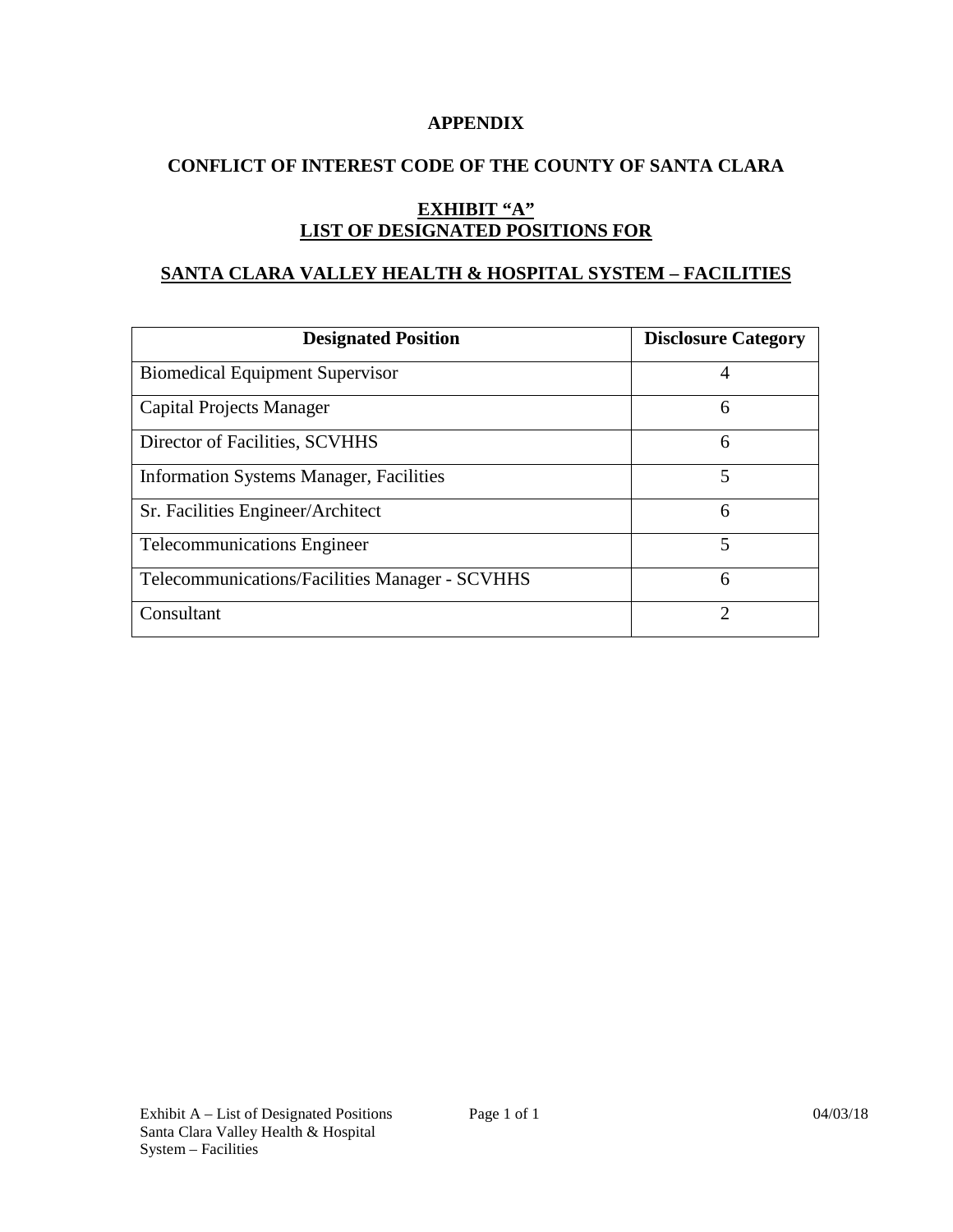#### **APPENDIX**

## **CONFLICT OF INTEREST CODE OF THE COUNTY OF SANTA CLARA**

## **EXHIBIT "B" DISCLOSURE CATEGORIES FOR**

## **SANTA CLARA VALLEY HEALTH & HOSPITAL SYSTEM – FACILITIES**

Pursuant to the County of Santa Clara's Conflict of Interest Code, Disclosure Categories 1 and 2 shall read as follows for all Code Agencies.

**Disclosure Category 1**: Persons in this category shall disclose:

(1) all investments in, business positions in, and income (including gifts, loans and travel payments) from:

(a) all sources that provide, plan to provide, or have provided in the last two years, facilities, goods, software, hardware, or related technology, equipment, vehicles, machinery or services, including training or consulting services, to the County;

(b) all sources that are subject to the regulatory, monitoring, investigatory, enforcement, valuation, certification, permit or licensing authority of, or have an application for a license, permit or certificate pending before, the County;

(c) all sources that receive, are planning to apply to receive, or have received in the last two years, grants or other monies from or through the County; and sources that receive referrals to provide assessments and/or treatments that are required or recommended by the County; and

(2) all interests in real property in the County of Santa Clara located entirely or partly within the County, or within two miles of County boundaries, or of any land owned or used by the County.

**Disclosure Category 2**: Each Consultant shall disclose: (1) all investments in, business positions in, and income (including gifts, loans and travel payments) from: (a) all sources that provide, plan to provide, or have provided in the last two years, facilities, goods, software, hardware, or related technology, equipment, vehicles, machinery or services, including training or consulting services, to the County; (b) all sources that are subject to the regulatory, monitoring, investigatory, enforcement, valuation, certification, permit or licensing authority of, or have an application for a license, permit or certificate pending before, the County; (c) all sources that receive, are planning to apply to receive, or have received in the last two years, grants or other monies from or through the County; and sources that receive referrals to provide assessments and/or treatments that are required or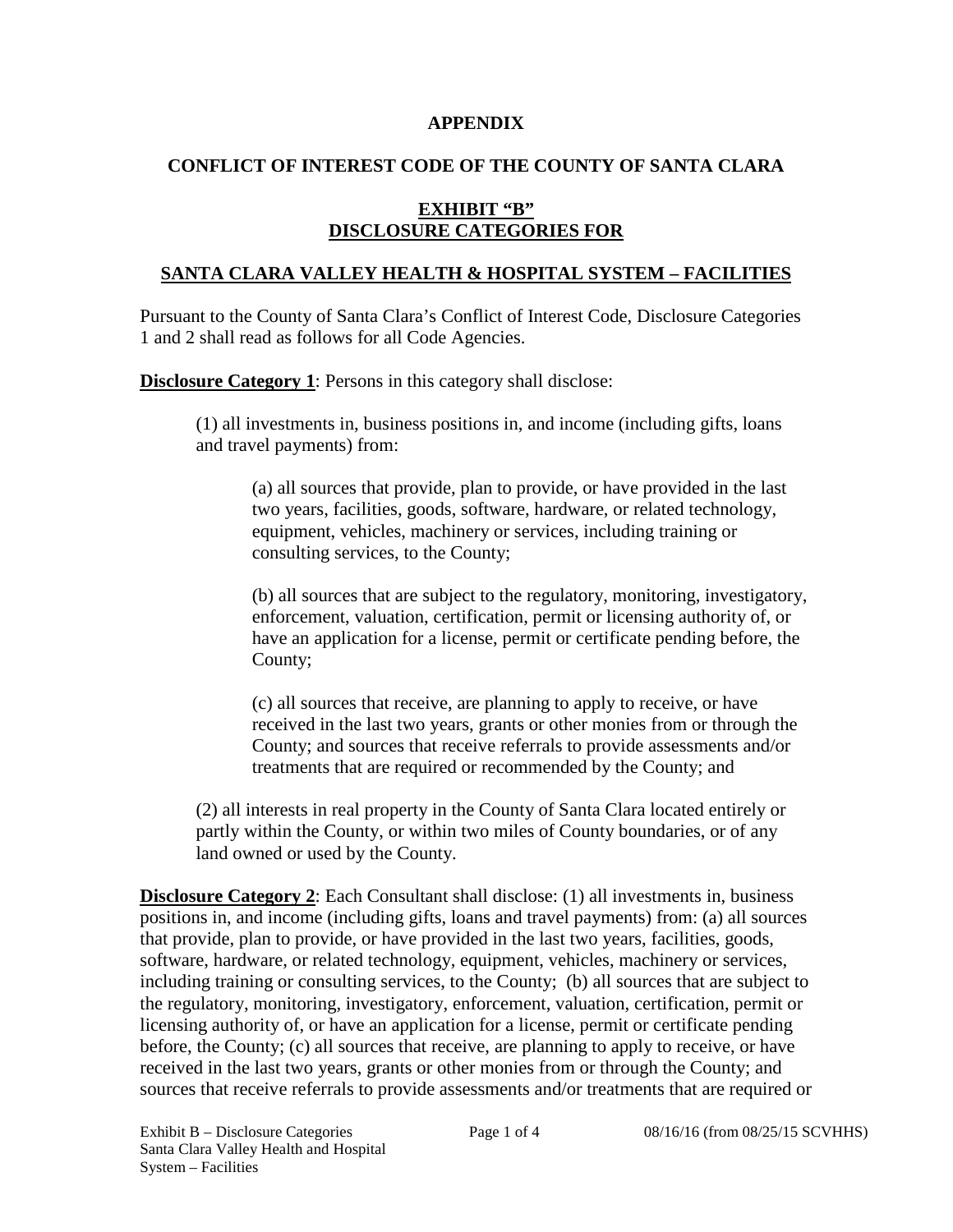recommended by the County; and (2) all interests in real property in the County of Santa Clara located entirely or partly within the County, or within two miles of County boundaries, or of any land owned or used by the County, subject to the following limitation: the Code Agency for which a consultant works may determine in writing, following approval by County Counsel as to form and legality, that the particular consultant is hired to perform a range of duties that is limited in scope and, thus, is not required to comply with the full disclosure requirements described above, but instead must comply with more tailored disclosure requirements specific to that consultant. Such a determination shall include a description of the consultant's duties and, based upon that description, a statement of the extent of disclosure requirements.

In addition to the above two categories, the Santa Clara Valley Health & Hospital System – Facilities shall have the following categories:

**Disclosure Category 3**: Persons in this category shall disclose:

(1) all investments in, business positions in, and income (including gifts, loans and travel payments) from:

(a) all sources that are of the type to provide goods, services, facilities, treatment, medications or equipment relating to the treatment, planning, prevention or education of persons suffering from any mental illness or from alcohol or drug use or abuse;

(b) all sources that provide, plan to provide, or have provided in the last two years, facilities, goods, treatment, medications, software, hardware, or related technology, equipment, vehicles, machinery, or services, including training or consulting services, to the Mental Health Department or the Department of Alcohol and Drug Services;

(c) all sources that receive, are planning to apply to receive, or have received in the last two years, grants or other monies (i) from or through the Mental Health Department or the Department of Alcohol and Drug Services, or (ii) from or through the County of the type managed or administered by the Mental Health Department or the Department of Alcohol and Drug Services; and sources that receive referrals to provide assessments and/or treatments that are required or recommended by the Mental Health Department or the Department of Alcohol and Drug Services; and

(2) all interests in real property in the County of Santa Clara located entirely or partly within the County, or within two miles of County boundaries, or of any land owned or used by the County.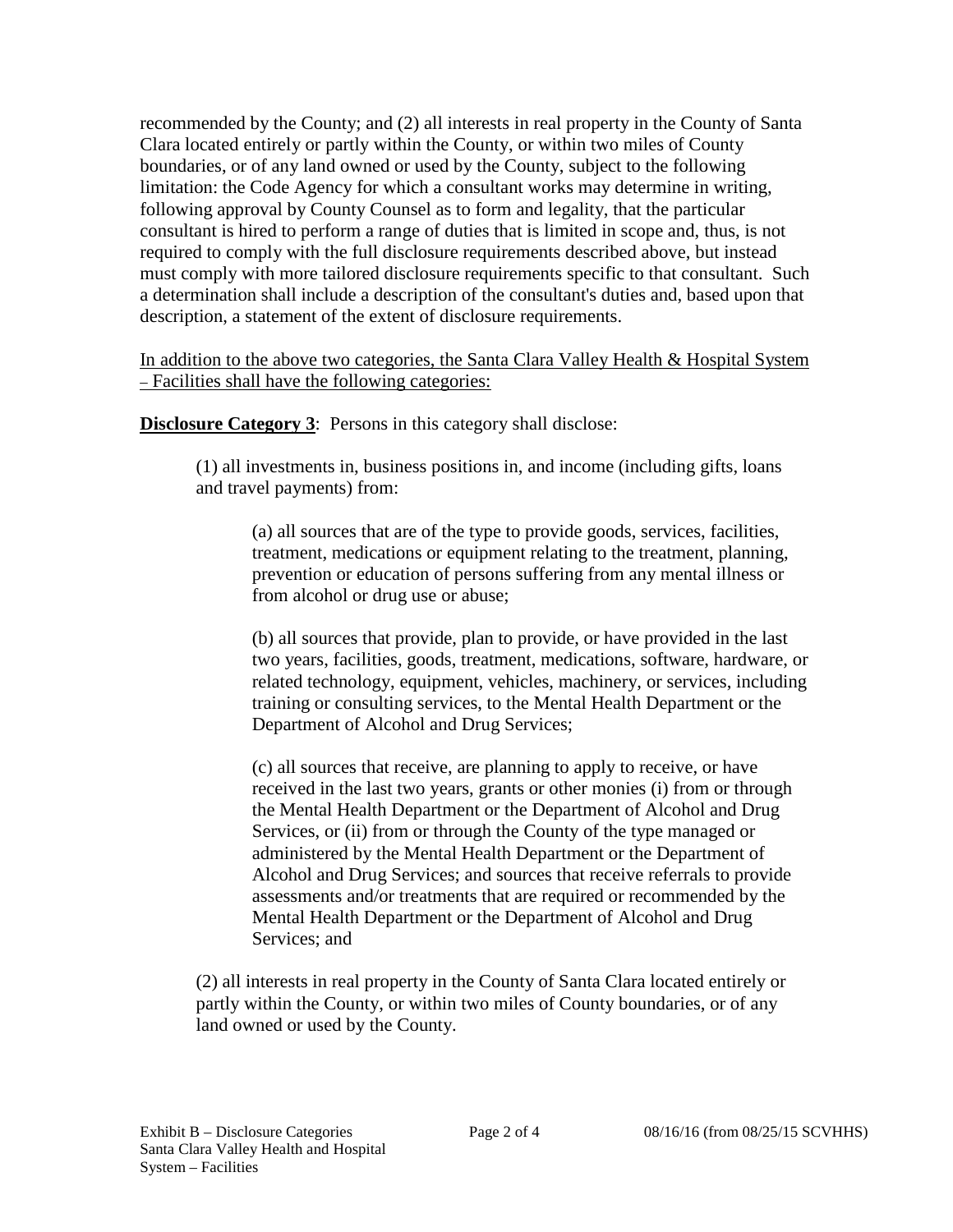**Disclosure Category 4**: Persons in this category shall disclose all investments in, business positions in, and income (including gifts, loans and travel payments) from:

(1) all sources that are health or mental health care providers, facilities, laboratories, clinics or nursing homes, or which provide goods, services, medication, or equipment to, or for the use by, health and mental health care providers;

(2) all sources that provide, plan to provide, or have provided in the last two years, facilities, goods, treatment, medications, software, hardware, or related technology, equipment, vehicles, machinery, or services, including training or consulting services, to the Santa Clara Valley Health and Hospital System; and

(3) all sources that receive, are planning to apply to receive, or have received in the last two years, grants or other monies (a) from or through the Santa Clara Valley Health and Hospital System, or (b) from or through the County of the type managed or administered by the Santa Clara Valley Health and Hospital System; and sources that receive referrals to provide assessments and/or treatments that are required or recommended by the Santa Clara Valley Health and Hospital System.

**Disclosure Category 5**: Persons in this category shall disclose all investments in, business positions in, and income (including gifts, loans and travel payments) from all sources that provide facilities, goods, software, hardware, or related technology, equipment, machinery, or services, including training or consulting services, related to information systems, computers, networks, applications, technological infrastructures or architectures, or telecommunications of the type utilized by the Santa Clara Valley Health and Hospital System.

**Disclosure Category 6:** Persons in this category shall disclose:

(1) all investments in, business positions in, and income (including gifts, loans and travel payments) from:

(a) all sources that provide, plan to provide, or have provided in the last two years, facilities, goods, treatment, medications, software, hardware, or related technology, equipment, vehicles, machinery, or services, including training or consulting services, to the Santa Clara Valley Health and Hospital System;

(b) all sources that provide land or facility development, construction, management, expansion, or renovation, including but not limited to supplying construction equipment or materials, architecture, design, engineering, land use planning, maintenance, rehabilitation, acquisition, disposal, lease, sale, management or financing of real property, of the type utilized by the Santa Clara Valley Health and Hospital System;